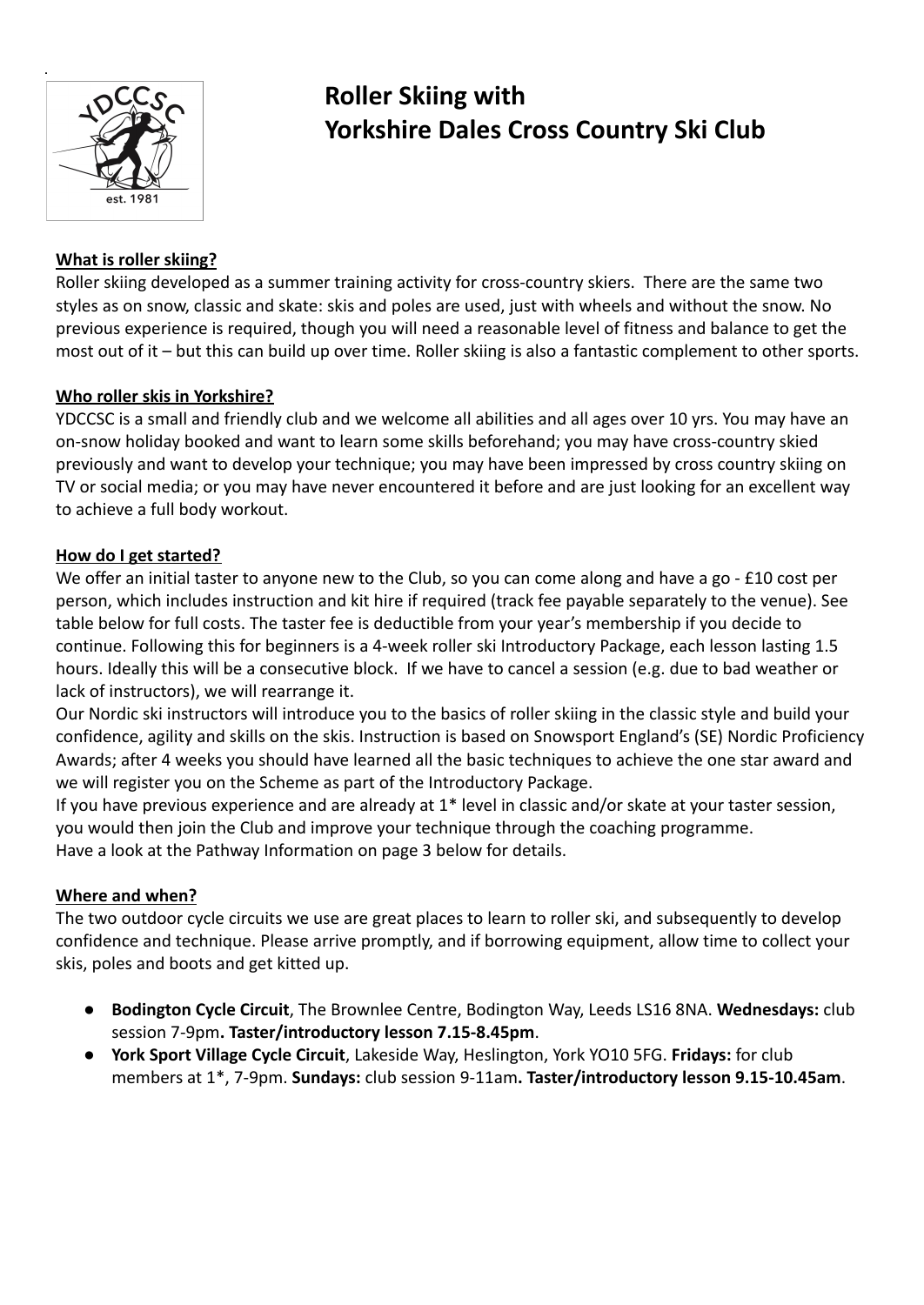#### **Who are the instructors?**

They are all SE qualified and registered instructors, and members of our club. They are volunteers, aiming to share their experience and enthusiasm for cross-country and roller skiing by enabling you to develop a good technique and enjoy your skiing both on roller skis and on snow.

| YORKSHIRE DALES CROSS COUNTRY SKI CLUB<br><b>ROLLER SKI COSTS</b> |               |                                     |                           |                 |                                                                                         |             |  |
|-------------------------------------------------------------------|---------------|-------------------------------------|---------------------------|-----------------|-----------------------------------------------------------------------------------------|-------------|--|
|                                                                   | <b>TASTER</b> | <b>INTRODUCTORY</b><br>PACKAGE (IP) | <b>COACHING PROGRAMME</b> |                 | TRACK FEE (for all skiers)<br>Payable to each venue at<br>reception Discounts available |             |  |
|                                                                   |               |                                     | KIT HIRE                  | <b>COACHING</b> | <b>LEEDS</b>                                                                            | <b>YORK</b> |  |
| <b>ADULT</b>                                                      | £10           | £45                                 | $£4$ max                  | £3              | £5                                                                                      | £4          |  |
| <b>STUDENT</b>                                                    | £5            | £30                                 | $£4$ max                  | Free            | £5                                                                                      | £4          |  |
| <b>JUNIOR</b>                                                     | £5            | £20                                 | $£2$ max                  | Free            | £2.50                                                                                   | £3          |  |

#### **How much does it cost?**

o Student – 16 and over in full time education Junior – under 16

- o Taster (one session) £10/£5 includes instruction and kit hire deductible from membership fee/IP if continuing.
- o Introductory Package includes current year's club membership, 5 weeks (including taster) coaching and kit hire, and SE Nordic Proficiency Award registration.
- o Kit hire adults and students (£4 max) comprises £2 skis, £1 boots, £1 poles; juniors £2 max.
- o Track fees please check with venues for further details about their memberships and concessions.

#### **What do I wear and what do I need?**

A cycle helmet is an essential requirement, you will not be able to ski without one. It is best to wear running tracksters/leggings – nothing too baggy, especially round the ankles. Cycle clothing is fine, but not your best kit and you need to wear roughly the same number of layers as you would to cycle in (with regard to keeping warm and dry). You will need close fitting gloves which allow you to grip easily. Bring a couple of pairs of different thickness socks so we have a better chance of getting a good fit for your boots. Bring knee and elbow pads if you want to use them.

#### **What happens after the Introductory Package?**

Once you have reached 1\* classic, you can roller ski unsupervised at our circuit sessions and join in with other club roller ski events. Members can improve their technique on the Club coaching programme, including learning to skate, and this is usually offered at the weekly sessions. See above table for costs and page 3 below for further information.

#### **Please complete our online Registration Form and we will be in touch with you to organise a taster**

**session.** We also ask that you use this form to give us details of illness/injury/physical difficulty which could impact on your participation.

#### **Finding out more**

- Yorkshire Dales Cross Country Ski Club [www.ydccsc.org.uk](http://www.ydccsc.org.uk) Facebook: yorkshiredalesskiclub Twitter: @YorkshireSki
- Snowsport England [www.snowsportengland.org.uk/](http://www.snowsportengland.org.uk)ukss-nordic/
- Video introduction to roller skiing <http://ydccsc.org.uk/rollerski-sessions/>

#### **Please do not hesitate to get in touch with any questions** [info@ydccsc.org.uk](mailto:info@ydccsc.org.uk)